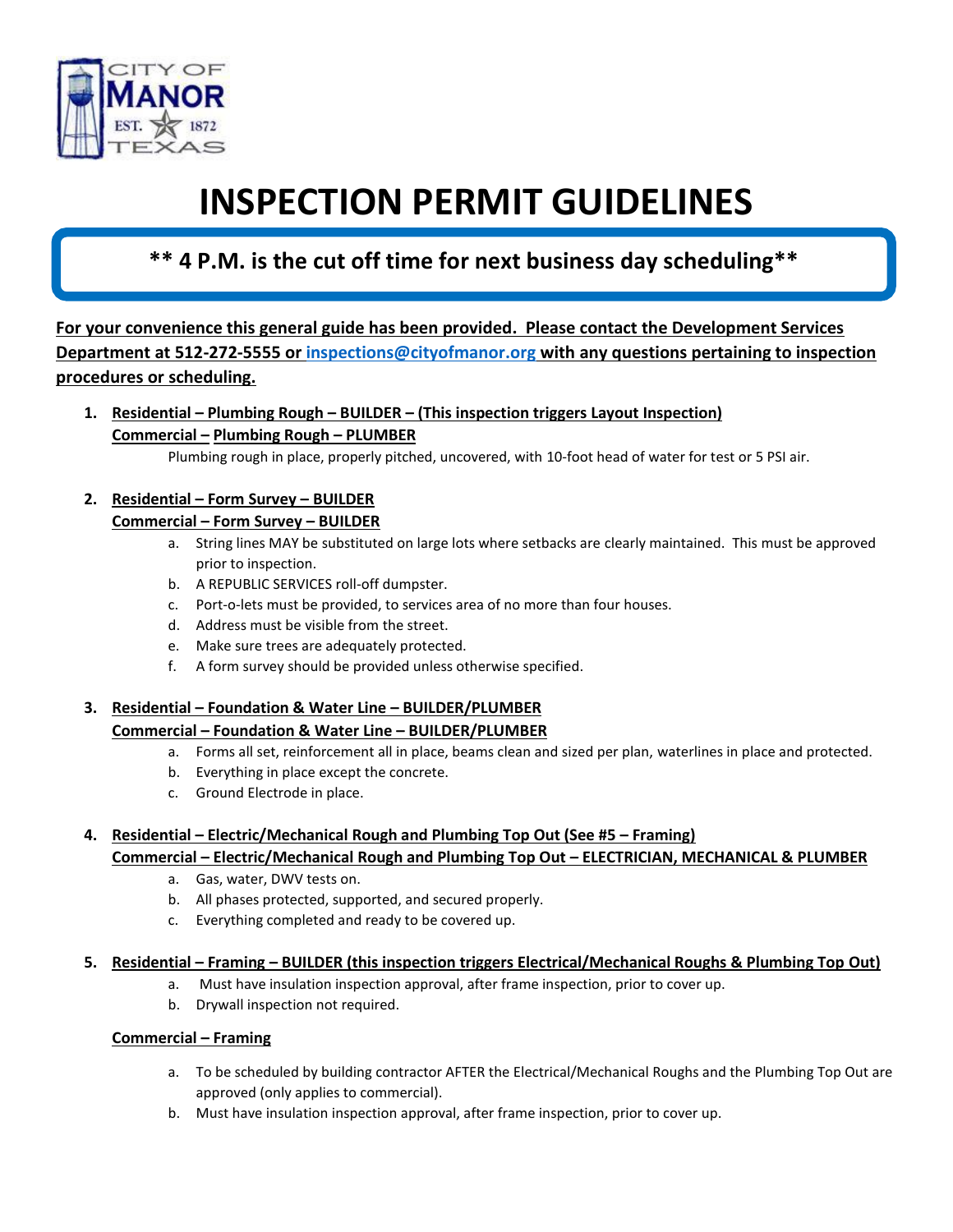#### **FIRE INSPECTION (REQUIRED FOR ALL COMMERCIAL) CONTACT TCESD #12 AT (512)-272-4995.**

- a. Drywall inspection not required except for multiple layers of drywall to be inspected for each layer. Rated firewalls which must be inspected by the Fire Inspector or Building Inspector.
- b. After all trades rough inspections have passed and prior to insulation or sheetrock, the Fire Inspector must be contacted to complete a top-plate inspection to ensure that all penetrations have been sealed with an approved fire stop sealant conforming to UL 1479. This inspection applies to combustible construction.

#### **6. RESIDENTIAL/COMMERCIAL – Gas Rough – PLUMBER**

#### **7. RESIDENTIAL/COMMERCIAL – Gas Final/Release – PLUMBER**

- a. Gas test must hold 5 PSI on 15 PSI Gauge
- b. This inspection is what is needed to have a gas meter release from the City.

#### **8. RESIDENTIAL/COMMERCIAL – Temporary Construction Power (T-POLE) – ELECTRICIAN**

a. Can be scheduled any time after permit is issued.

#### **9. RESIDENTIAL/COMMERCIAL – Water/Sewer and Electric Yard Lines – PLUMBER & ELECTRICIAN**

- a. Can be scheduled any time after the permits are obtained.
- b. Maintain proper burial depth.
- c. Properly bed and test.
- d. Maintain pitch for sewer line & provide 10 ft head test.

#### **10. RESIDENTIAL – Permanent Power (Meter Release) – ELECTRICIAN**

- a. Supplies power to structure for final inspection of all systems.
- b. Structure must be made safe with no exposed wires.
- c. When approved, a GREENTAG will be on service meter.

#### **COMMERCIAL – Permanent Power (Meter Release) – ELECTRICIAN**

- a. Supplies power to structure for final inspection of all systems.
- b. This inspection must be scheduled prior to final inspections.
- c. When approved, a GREENTAG will be on service meter.

#### **11. COMMERCIAL – Electrical, Mechanical, Plumbing Finals – ELECTRICIAN, MECHANICAL, PLUMBER**

- a. When complete, tested and each phase is ready for occupancy.
- b. All other phases have been approved.
- c. Everything is complete and ready to be occupied, including exterior landscaping. This should be done prior to final inspection to avoid any conflicts.

#### **12. RESIDENTIAL – Building Finals – BUILDER, ELECTRICIAN, MECHANICAL, PLUMBER**

- a. Everything is complete and ready to be occupied, including exterior landscaping.
- b. All reinspection fees should be paid prior to issuance of Certificate of Occupancy.
- **c. A penalty of up to \$2000.00 per day could be assessed for a house that is occupied prior to receiving an approved Certificate of Occupancy. (Ordinance 165)**